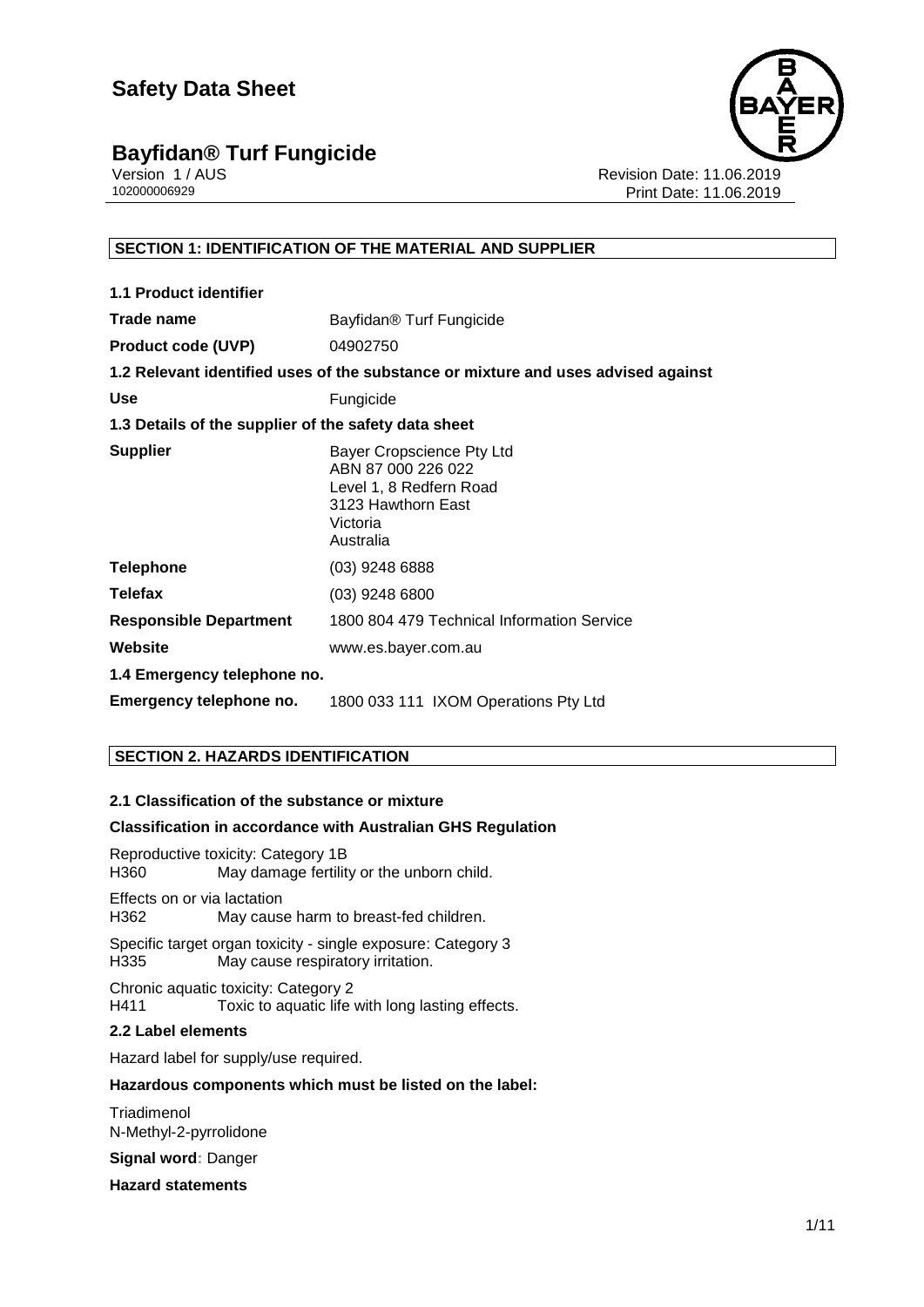

Version 1 / AUS Revision Date: 11.06.2019 Print Date: 11.06.2019

- H360 May damage fertility or the unborn child.<br>H362 May cause harm to breast-fed children.
- May cause harm to breast-fed children.
- H335 May cause respiratory irritation.

#### **Precautionary statements**

| P <sub>202</sub> | Do not handle until all safety precautions have been read and understood.  |
|------------------|----------------------------------------------------------------------------|
| P <sub>260</sub> | Do not breathe mist.                                                       |
| P <sub>263</sub> | Avoid contact during pregnancy/ while nursing.                             |
| P <sub>264</sub> | Wash skin thoroughly after handling.                                       |
| P <sub>270</sub> | Do not eat, drink or smoke when using this product.                        |
| P <sub>271</sub> | Use only outdoors or in a well-ventilated area.                            |
| P <sub>281</sub> | Use personal protective equipment as required.                             |
| $P304 + P340$    | IF INHALED: Remove person to fresh air and keep comfortable for breathing. |
| P312             | Call a POISON CENTER/doctor/physician if you feel unwell.                  |
| $P308 + P313$    | IF exposed or concerned: Get medical advice/attention.                     |
| P405             | Store locked up.                                                           |
| P <sub>501</sub> | Dispose of contents/container in accordance with local regulation.         |

#### **2.3 Other hazards**

No other hazards known.

#### **SECTION 3. COMPOSITION/INFORMATION ON INGREDIENTS**

#### **Chemical nature**

Triadimenol 250 g/l Emulsifiable concentrate (EC)

| l Chemical name                           | CAS-No.    | Concentration [%]     |
|-------------------------------------------|------------|-----------------------|
| l Triadimenol                             | 55219-65-3 | 23.00                 |
| N-Methyl-2-pyrrolidone                    | 872-50-4   | l >= 50.00 - <= 60.00 |
| Other ingredients (non-hazardous) to 100% |            |                       |

#### **SECTION 4. FIRST AID MEASURES**

**If poisoning occurs, immediately contact a doctor or Poisons Information Centre (telephone 13 11 26), and follow the advice given. Show this Safety Data Sheet to the doctor.**

#### **4.1 Description of first aid measures**

| <b>General advice</b> | Move out of dangerous area. Place and transport victim in stable<br>position (lying sideways). Remove contaminated clothing immediately<br>and dispose of safely.        |
|-----------------------|--------------------------------------------------------------------------------------------------------------------------------------------------------------------------|
| <b>Inhalation</b>     | Move to fresh air. Keep patient warm and at rest. Call a physician or<br>poison control center immediately.                                                              |
| <b>Skin contact</b>   | Wash off thoroughly with plenty of soap and water, if available with<br>polyethyleneglycol 400, subsequently rinse with water. If symptoms<br>persist, call a physician. |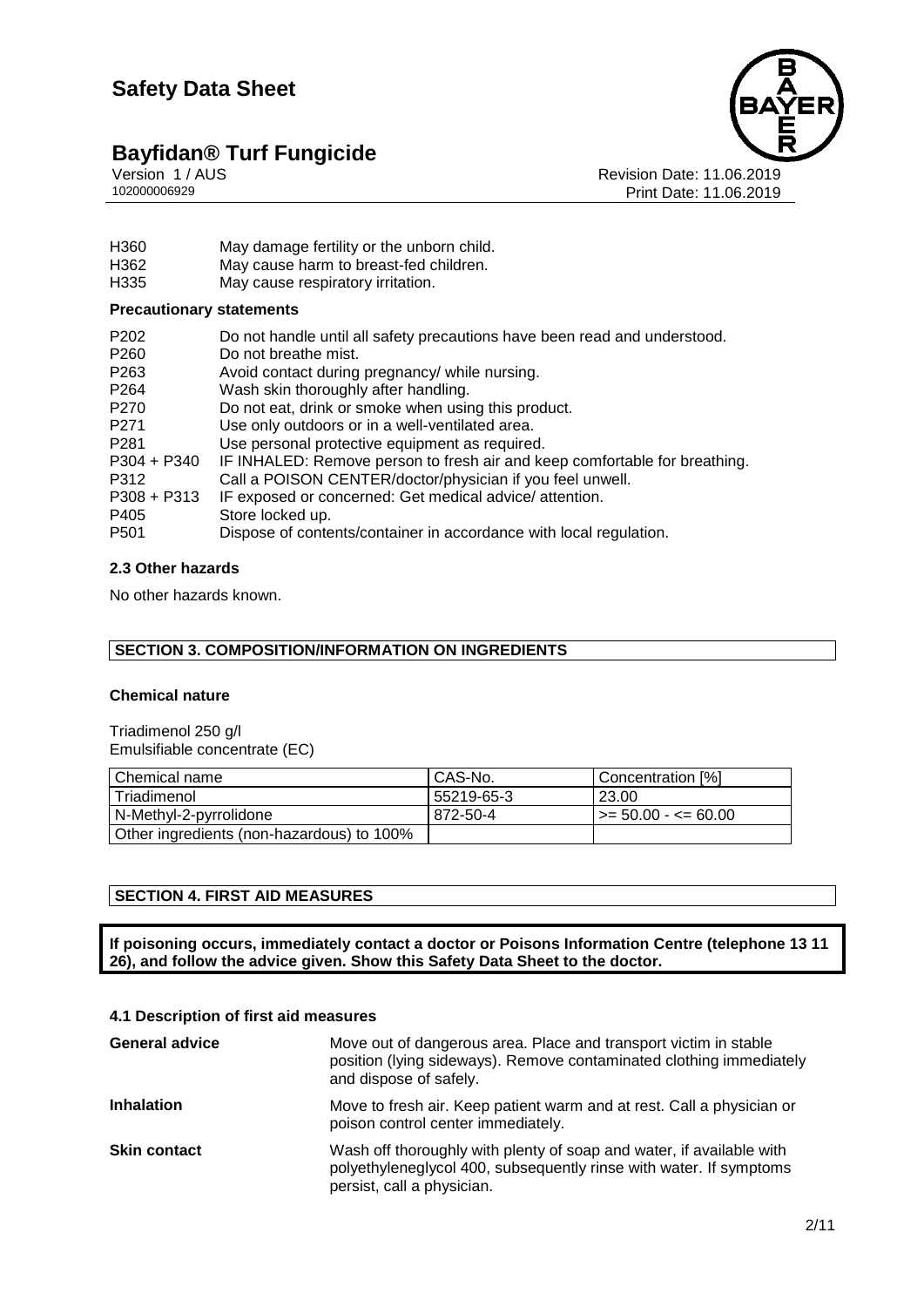### **Bayfidan® Turf Fungicide 3/11**



Version 1 / AUS Revision Date: 11.06.2019 102000006929 Print Date: 11.06.2019

| Eye contact      | Rinse immediately with plenty of water, also under the eyelids, for at<br>least 15 minutes. Remove contact lenses, if present, after the first 5<br>minutes, then continue rinsing eye. Get medical attention if irritation<br>develops and persists. |
|------------------|-------------------------------------------------------------------------------------------------------------------------------------------------------------------------------------------------------------------------------------------------------|
| Ingestion        | Rinse mouth. Do NOT induce vomiting. Call a physician or poison<br>control center immediately.                                                                                                                                                        |
|                  | 4.2 Most important symptoms and effects, both acute and delayed                                                                                                                                                                                       |
| <b>Symptoms</b>  | Symptoms and hazards refer to the solvent., Headache, Blurred vision,<br>Ingestion may cause gastrointestinal irritation, nausea, vomiting and<br>diarrhoea., Aspiration may cause pulmonary oedema and pneumonitis.                                  |
|                  | 4.3 Indication of any immediate medical attention and special treatment needed                                                                                                                                                                        |
| <b>Treatment</b> | Treat symptomatically. In case of ingestion gastric lavage should be<br>considered in cases of significant ingestions only within the first 2                                                                                                         |

hours. However, the application of activated charcoal and sodium sulphate is always advisable. There is no specific antidote.

#### **SECTION 5. FIRE FIGHTING MEASURES**

#### **5.1 Extinguishing media**

| <b>Suitable</b>                                                 | Water spray, Carbon dioxide (CO2), Foam, Sand                                                                                                                        |  |
|-----------------------------------------------------------------|----------------------------------------------------------------------------------------------------------------------------------------------------------------------|--|
| 5.2 Special hazards arising<br>from the substance or<br>mixture | In the event of fire the following may be released:, Hydrogen chloride<br>(HCI), Hydrogen cyanide (hydrocyanic acid), Carbon monoxide (CO),<br>Nitrogen oxides (NOx) |  |
| 5.3 Advice for firefighters                                     |                                                                                                                                                                      |  |
| <b>Special protective</b><br>equipment for firefighters         | In the event of fire and/or explosion do not breathe fumes. In the event<br>of fire, wear self-contained breathing apparatus.                                        |  |
| <b>Further information</b>                                      | Contain the spread of the fire-fighting media. Do not allow run-off from<br>fire fighting to enter drains or water courses.                                          |  |
| <b>Hazchem Code</b>                                             | $\cdot$ 3Z                                                                                                                                                           |  |

#### **SECTION 6. ACCIDENTAL RELEASE MEASURES**

#### **6.1 Personal precautions, protective equipment and emergency procedures**

| <b>Precautions</b>                      | Avoid contact with spilled product or contaminated surfaces. Use<br>personal protective equipment.                                                                                                               |
|-----------------------------------------|------------------------------------------------------------------------------------------------------------------------------------------------------------------------------------------------------------------|
| <b>6.2 Environmental</b><br>precautions | Contain contaminated water and fire fighting water. Do not allow to<br>get into surface water, drains and ground water. If the product<br>contaminates rivers and lakes or drains inform respective authorities. |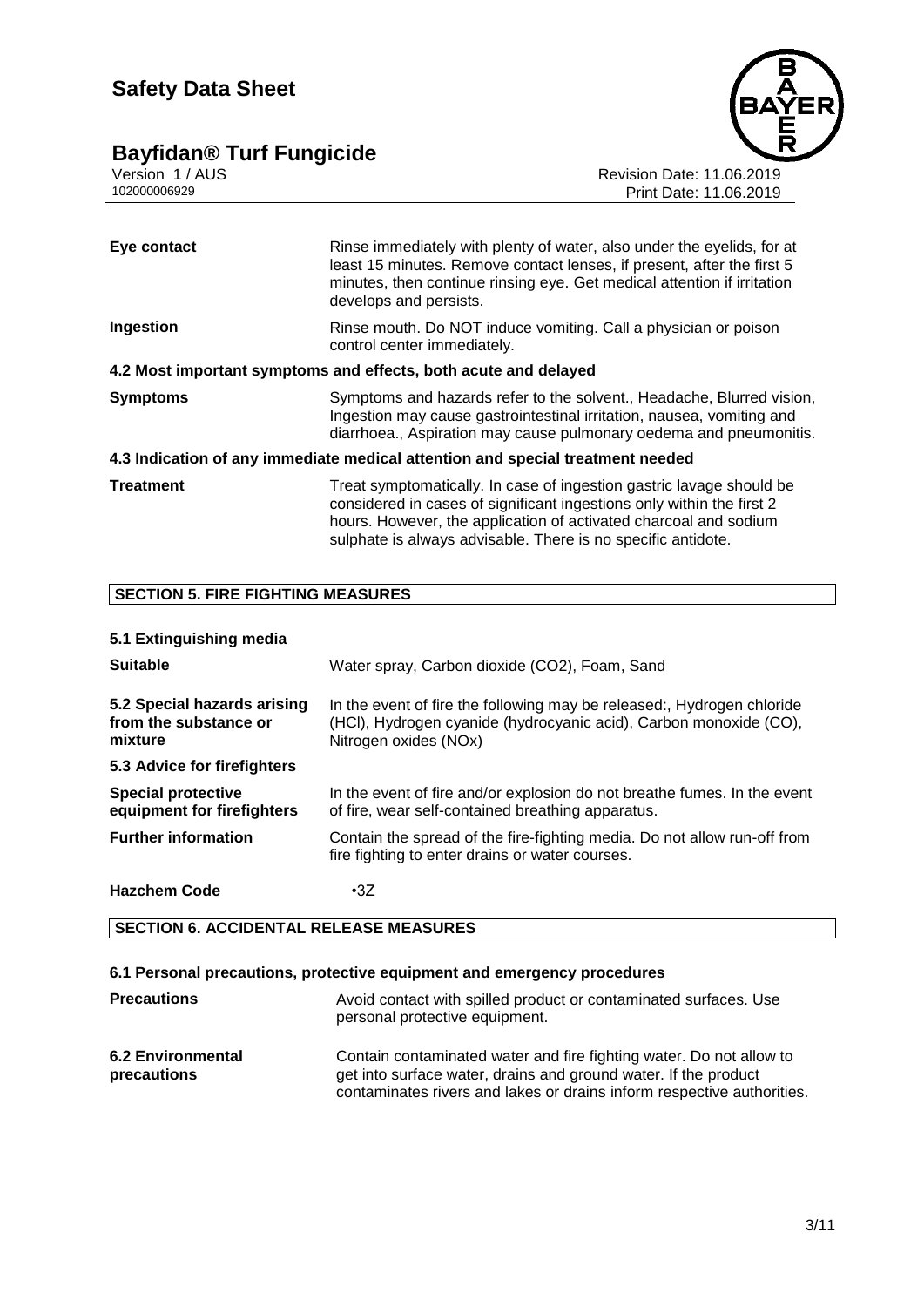# **Bayfidan® Turf Fungicide**<br> **Version 1/AUS**<br>
102000006929



Revision Date: 11.06.2019 Print Date: 11.06.2019

#### **6.3 Methods and materials for containment and cleaning up**

| Methods for cleaning up            | Clean contaminated floors and objects thoroughly, observing<br>environmental regulations. Soak up with inert absorbent material (e.g.<br>sand, silica gel, acid binder, universal binder, sawdust). Keep in<br>suitable, closed containers for disposal. Collect and transfer the<br>product into a properly labelled and tightly closed container.<br>Decontaminate tools and equipment following cleanup. |
|------------------------------------|-------------------------------------------------------------------------------------------------------------------------------------------------------------------------------------------------------------------------------------------------------------------------------------------------------------------------------------------------------------------------------------------------------------|
| 6.4 Reference to other<br>sections | Information regarding safe handling, see section 7.<br>Information regarding personal protective equipment, see section 8.<br>Information regarding waste disposal, see section 13.                                                                                                                                                                                                                         |

#### **SECTION 7. HANDLING AND STORAGE**

| 7.1 Precautions for safe handling                         |                                                                                                                                                                                                                                                                                                |  |
|-----------------------------------------------------------|------------------------------------------------------------------------------------------------------------------------------------------------------------------------------------------------------------------------------------------------------------------------------------------------|--|
| Advice on safe handling                                   | Use only in area provided with appropriate exhaust ventilation.                                                                                                                                                                                                                                |  |
| <b>Advice on protection</b><br>against fire and explosion | Keep away from heat and sources of ignition. Vapours are heavier than<br>air and may spread along floors.                                                                                                                                                                                      |  |
| <b>Hygiene measures</b>                                   | Avoid contact with skin, eyes and clothing. Keep working clothes<br>separately. Wash hands immediately after work, if necessary take a<br>shower. Remove soiled clothing immediately and clean thoroughly<br>before using again. Garments that cannot be cleaned must be<br>destroyed (burnt). |  |
|                                                           | 7.2 Conditions for safe storage, including any incompatibilities                                                                                                                                                                                                                               |  |
| <b>Requirements for storage</b><br>areas and containers   | Keep out of the reach of children. Store in a place accessible by<br>authorized persons only. Store in original container. Keep containers<br>tightly closed in a dry, cool and well-ventilated place. Keep away from<br>direct sunlight.                                                      |  |
| Advice on common storage                                  | Keep away from food, drink and animal feedingstuffs.                                                                                                                                                                                                                                           |  |

#### **SECTION 8. EXPOSURE CONTROLS / PERSONAL PROTECTION**

#### **8.1 Control parameters**

| <b>Components</b>      | CAS-No.    | <b>Control parameters</b>  | <b>Update</b> | <b>Basis</b> |
|------------------------|------------|----------------------------|---------------|--------------|
| Triadimenol            | 55219-65-3 | 1.6 $mg/m3$<br>(TWA)       |               | OES BCS*     |
| N-Methyl-2-pyrrolidone | 872-50-4   | 309 mg/m3/75 ppm<br>(STEL) | 12 2011       | AU NOEL      |
| N-Methyl-2-pyrrolidone | 872-50-4   | 103 mg/m3/25 ppm<br>(TWA)  | 12 2011       | AU NOEL      |
| N-Methyl-2-pyrrolidone | 872-50-4   | 19 ppm<br>(TWA)            |               | OES BCS*     |

\*OES BCS: Internal Bayer AG, Crop Science Division "Occupational Exposure Standard"

#### **8.2 Exposure controls**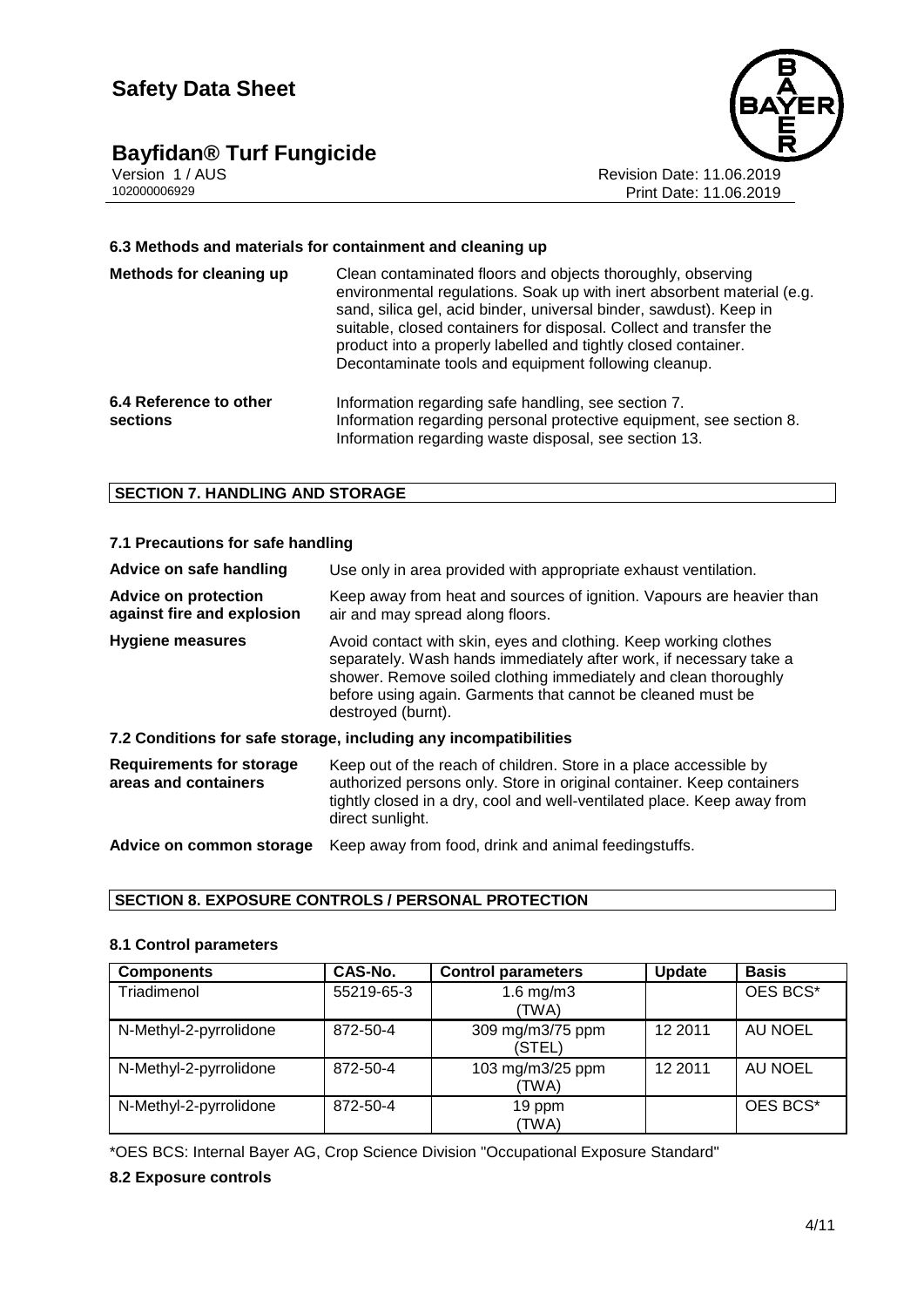### **Bayfidan® Turf Fungicide 5/11**



Version 1 / AUS Revision Date: 11.06.2019 102000006929 Print Date: 11.06.2019

| <b>Respiratory protection</b>      | If product is handled while not enclosed, and if contact may occur:<br>Wear a compressed air respirator (continuous flow) conforming to<br>European norm EN14594 or EN14563-1 or equivalent or an organic<br>gas and vapour filter mask (protection factor 20) conforming to<br>EN136 Type A filter or equivalent.<br>Respiratory protection should only be used to control residual risk of<br>short duration activities, when all reasonably practicable steps have<br>been taken to reduce exposure at source e.g. containment and/or<br>local extract ventilation. Always follow respirator manufacturer's<br>instructions regarding wearing and maintenance.<br>Filter A or self-contained breathing apparatus |
|------------------------------------|---------------------------------------------------------------------------------------------------------------------------------------------------------------------------------------------------------------------------------------------------------------------------------------------------------------------------------------------------------------------------------------------------------------------------------------------------------------------------------------------------------------------------------------------------------------------------------------------------------------------------------------------------------------------------------------------------------------------|
| Eye protection                     | Wear goggles (conforming to $EN166$ , Field of Use = 5 or equivalent).                                                                                                                                                                                                                                                                                                                                                                                                                                                                                                                                                                                                                                              |
| Skin and body protection           | Wear standard coveralls and Category 3 Type 3 suit.<br>Wear two layers of clothing wherever possible. Polyester/cotton or<br>cotton overalls should be worn under chemical protection suit and<br>should be professionally laundered frequently.<br>If chemical protection suit is splashed, sprayed or significantly<br>contaminated, decontaminate as far as possible, then carefully<br>remove and dispose of as advised by manufacturer.                                                                                                                                                                                                                                                                        |
| <b>General protective measures</b> | In normal use and handling conditions please refer to the label<br>and/or leaflet. In all other cases the above mentioned<br>recommendations would apply.                                                                                                                                                                                                                                                                                                                                                                                                                                                                                                                                                           |
| <b>Engineering Controls</b>        |                                                                                                                                                                                                                                                                                                                                                                                                                                                                                                                                                                                                                                                                                                                     |
| Advice on safe handling            | Use only in area provided with appropriate exhaust ventilation.                                                                                                                                                                                                                                                                                                                                                                                                                                                                                                                                                                                                                                                     |

#### **SECTION 9. PHYSICAL AND CHEMICAL PROPERTIES**

#### **9.1 Information on basic physical and chemical properties**

| Form                             | Liquid, clear                                          |
|----------------------------------|--------------------------------------------------------|
| <b>Colour</b>                    | light brown                                            |
| Odour                            | aromatic                                               |
| рH                               | 6.0 - 8.0 (1 %) (23 °C) (deionized water)              |
| <b>Flash point</b>               | 93 °C                                                  |
| <b>Upper explosion limit</b>     | $9.5\%$ (V)<br>The data refer to the solvent.          |
| <b>Lower explosion limit</b>     | 1.3 %(V)<br>The data refer to the solvent.             |
| Vapour pressure                  | 0.32 mbar (20 $°C$ )<br>The data refer to the solvent. |
| <b>Relative vapour density</b>   | 3.4<br>The data refer to the solvent.                  |
| <b>Density</b>                   | ca. 1.09 g/cm <sup>3</sup> (20 °C)                     |
| <b>Water solubility</b>          | emulsifiable                                           |
| <b>Partition coefficient: n-</b> | Triadimenol: log Pow: 3.08 - 3.28                      |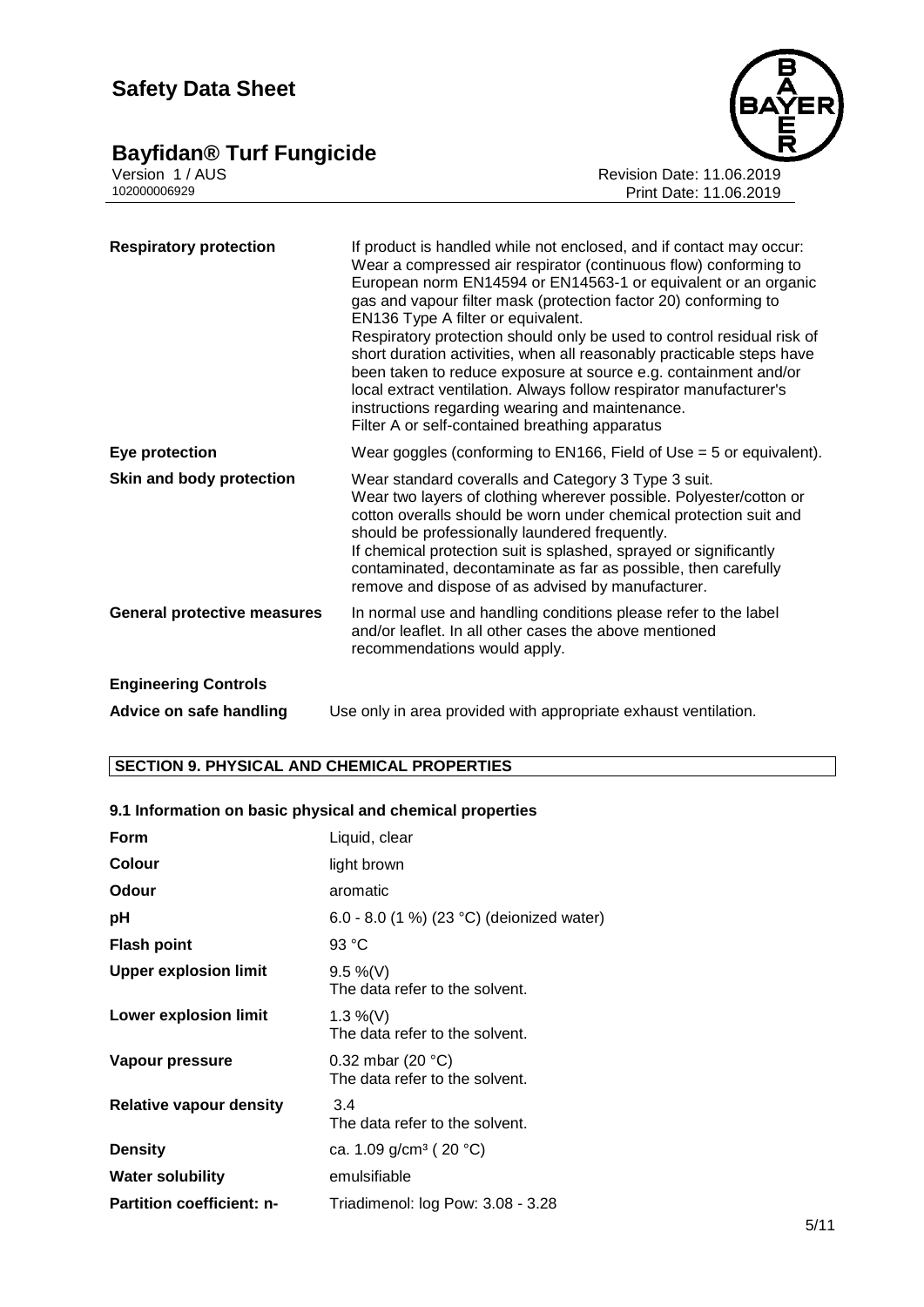# Bayfidan<sup>®</sup> Turf Fungicide<br>
Version 1/AUS



Version 1 / AUS Revision Date: 11.06.2019 Print Date: 11.06.2019

#### **octanol/water**

|                       | N-methyl-2-pyrrolidone: $log$ Pow: -0.46 (25 °C)             |
|-----------------------|--------------------------------------------------------------|
| 9.2 Other information | Further safety related physical-chemical data are not known. |

#### **SECTION 10. STABILITY AND REACTIVITY**

| 10.1 Reactivity                            |                                                                                         |
|--------------------------------------------|-----------------------------------------------------------------------------------------|
| <b>Thermal decomposition</b>               | Stable under normal conditions.                                                         |
| <b>10.2 Chemical stability</b>             | Stable under recommended storage conditions.                                            |
| 10.3 Possibility of<br>hazardous reactions | No hazardous reactions when stored and handled according to<br>prescribed instructions. |
| 10.4 Conditions to avoid                   | Extremes of temperature and direct sunlight.                                            |
| 10.5 Incompatible materials                | Acids, Bases, Oxidizing agents, Reducing agents                                         |
| 10.6 Hazardous<br>decomposition products   | No decomposition products expected under normal conditions of use.                      |

#### **SECTION 11. TOXICOLOGICAL INFORMATION**

#### **11.1 Information on toxicological effects**

| <b>Acute oral toxicity</b>                  | LD50 (Rat) $> 2,000$ mg/kg<br>Test conducted with a similar formulation.                                                                                          |
|---------------------------------------------|-------------------------------------------------------------------------------------------------------------------------------------------------------------------|
| <b>Acute inhalation toxicity</b>            | $LC50$ (Rat) $> 0.412$ mg/l<br>Determined in the form of a respirable aerosol.<br>Highest attainable concentration.<br>Test conducted with a similar formulation. |
| <b>Acute dermal toxicity</b>                | LD50 (Rat) > 5,000 mg/kg<br>Test conducted with a similar formulation.                                                                                            |
| <b>Skin corrosion/irritation</b>            | No skin irritation (Rabbit)<br>Test conducted with a similar formulation.                                                                                         |
| Serious eye damage/eye<br>irritation        | Slight irritant effect - does not require labelling. (Rabbit)<br>Test conducted with a similar formulation.                                                       |
| <b>Respiratory or skin</b><br>sensitisation | Non-sensitizing.<br>The value mentioned relates to the active ingredient triadimenol.                                                                             |

#### **Assessment mutagenicity**

Triadimenol was not mutagenic or genotoxic in a battery of in vitro and in vivo tests. N-methyl-2-pyrrolidone was not mutagenic or genotoxic in a battery of in vitro and in vivo tests.

#### **Assessment carcinogenicity**

Triadimenol caused at high dose levels an increased incidence of tumours in mice in the following organ(s): Liver. The increased tumour incidence is not considered to be treatment related. N-methyl-2-pyrrolidone was not carcinogenic in lifetime feeding studies in rats and mice.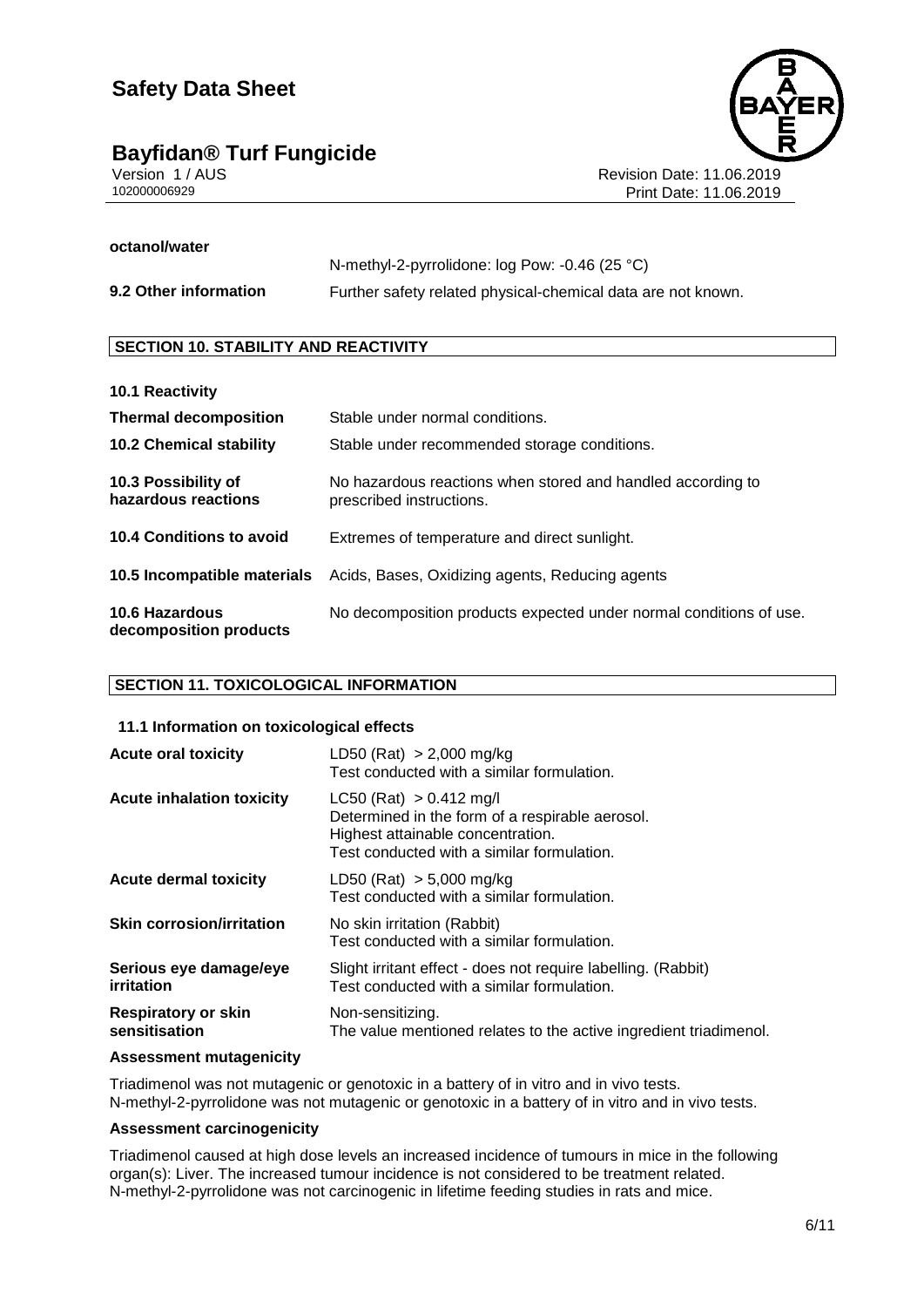# **Bayfidan<sup>®</sup> Turf Fungicide**



Version 1 / AUS Revision Date: 11.06.2019 Print Date: 11.06.2019

#### **Assessment toxicity to reproduction**

Triadimenol caused reduced fertility, reduced lactation rate. The reproduction toxicity seen with Triadimenol is related to parental toxicity.

N-methyl-2-pyrrolidone caused reproduction toxicity in a two-generation study in rats only at dose levels also toxic to the parent animals. N-methyl-2-pyrrolidone caused a reduced pup survival, a reduced litter size and a reduced pup weight.

#### **Assessment developmental toxicity**

Triadimenol caused developmental toxicity only at dose levels toxic to the dams. The developmental effects seen with Triadimenol are related to maternal toxicity.

N-methyl-2-pyrrolidone caused developmental toxicity only at dose levels toxic to the dams. N-methyl-2 pyrrolidone caused a reduced pup survival.

#### **Assessment STOT Specific target organ toxicity – single exposure**

Triadimenol: Based on available data, the classification criteria are not met.

N-methyl-2-pyrrolidone: May cause respiratory irritation.

#### **Assessment STOT Specific target organ toxicity – repeated exposure**

Triadimenol did not cause specific target organ toxicity in experimental animal studies. N-methyl-2-pyrrolidone caused specific target organ toxicity in experimental animal studies in the following organ(s): Testes.

#### **Aspiration hazard**

Based on available data, the classification criteria are not met.

#### **Information on likely routes of exposure**

Harmful if inhaled., May cause upper respiratory tract irritation. Irritating to skin., The product may be absorbed through the skin., Prolonged skin contact may cause skin irritation and/or dermatitis. Causes eye irritation., Liquid or vapor may cause irritation, burns, corneal opacity. Harmful if swallowed.

# **Early onset symptoms related to exposure**

Refer to Section 4

### **Delayed health effects from exposure**

Refer to Section 11

#### **Exposure levels and health effects** Refer to Section 4

**Interactive effects** Not known

**When specific chemical data is not available** Not applicable

**Mixture of chemicals** Refer to Section 2.1

#### **Further information**

No further toxicological information is available.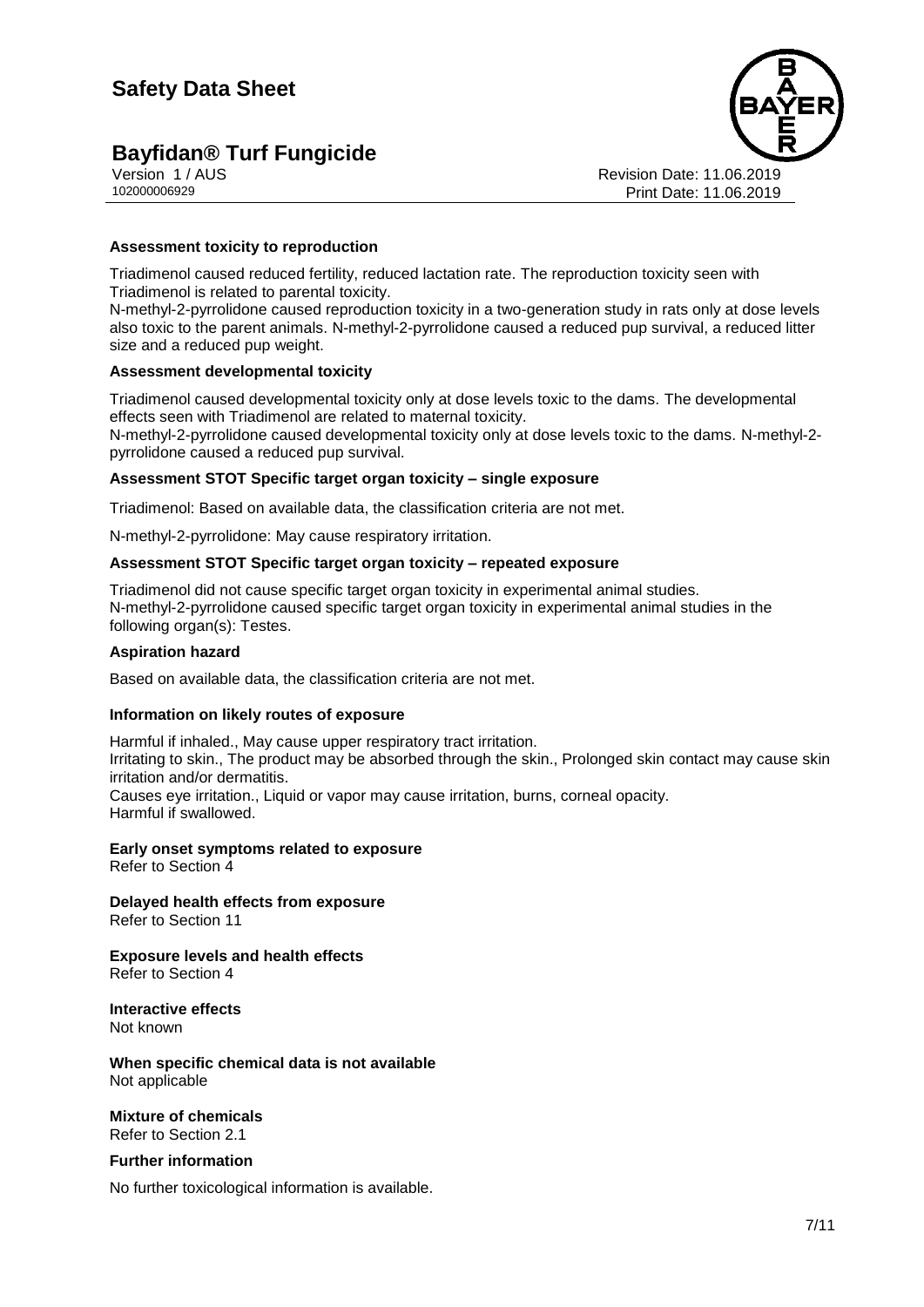

#### **SECTION 12. ECOLOGICAL INFORMATION**

| 12.1 Toxicity                               |                                                                                                                                                                   |  |
|---------------------------------------------|-------------------------------------------------------------------------------------------------------------------------------------------------------------------|--|
| <b>Toxicity to fish</b>                     | LC50 (Oncorhynchus mykiss (rainbow trout)) 42 mg/l<br>Exposure time: 96 h                                                                                         |  |
| <b>Chronic toxicity to fish</b>             | Pimephales promelas (fathead minnow)<br>NOEC: 0.17 mg/l<br>The value mentioned relates to the active ingredient triadimenol.                                      |  |
| <b>Toxicity to aquatic</b><br>invertebrates | EC50 (Daphnia magna (Water flea)) 253 mg/l<br>Exposure time: 48 h                                                                                                 |  |
| <b>Toxicity to aquatic plants</b>           | IC50 (Raphidocelis subcapitata (freshwater green alga)) 41.13 mg/l<br>Growth rate; Exposure time: 72 h                                                            |  |
| <b>Toxicity to other organisms</b>          | LD50 (Colinus virginianus (Bobwhite quail)) > 2,000 mg/kg<br>The value mentioned relates to the active ingredient triadimenol.                                    |  |
| 12.2 Persistence and degradability          |                                                                                                                                                                   |  |
| <b>Biodegradability</b>                     | Triadimenol:<br>Not rapidly biodegradable<br>N-methyl-2-pyrrolidone:<br>rapidly biodegradable                                                                     |  |
| Koc                                         | Triadimenol: Koc: 273                                                                                                                                             |  |
| 12.3 Bioaccumulative potential              |                                                                                                                                                                   |  |
| <b>Bioaccumulation</b>                      | Triadimenol: Bioconcentration factor (BCF) 21<br>Does not bioaccumulate.<br>N-methyl-2-pyrrolidone: Bioconcentration factor (BCF) 3.16<br>Does not bioaccumulate. |  |
| 12.4 Mobility in soil                       |                                                                                                                                                                   |  |
| <b>Mobility in soil</b>                     | Triadimenol: Moderately mobile in soils<br>N-methyl-2-pyrrolidone: Highly mobile in soils                                                                         |  |
| 12.5 Other adverse effects                  |                                                                                                                                                                   |  |
| <b>Additional ecological</b><br>information | No other effects to be mentioned.                                                                                                                                 |  |

#### **SECTION 13. DISPOSAL CONSIDERATIONS**

#### Small containers (1 L/1 kg or less):

Rinse containers before disposal. Add rinsings to spray tank. Do not dispose of undiluted chemicals on site. Dispose of at a local authority landfill. If no landfill is available, bury the containers below 500 mm in a disposal pit specifically marked and set up for this purpose clear of waterways, desirable vegetation and tree roots. Empty containers and product should not be burnt.

#### 5, 10, 20 litre packs

Triple-rinse containers before disposal. Add rinsings to spray tank. Do not dispose of undiluted chemicals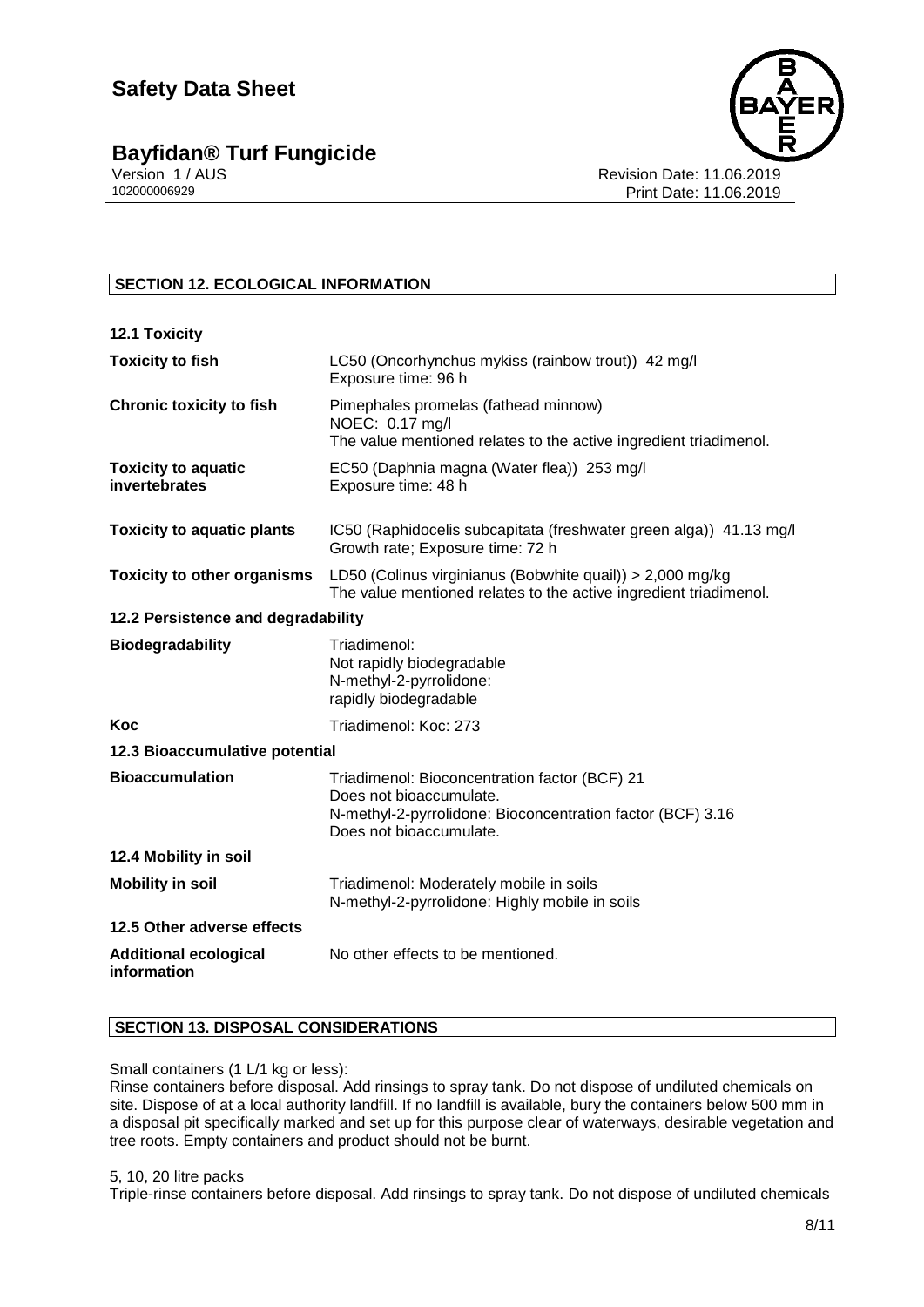### **Bayfidan<sup>®</sup> Turf Fungicide**



Version 1 / AUS Revision Date: 11.06.2019 Print Date: 11.06.2019

on site. If recycling, replace cap and return clean containers to recycler or designated collection point. If not recycling, break, crush, or puncture and deliver empty packaging to an approved waste management facility. If an approved waste management facility is not available, bury the empty packaging 500 mm below the surface in a disposal pit specifically marked and set up for this purpose, clear of waterways, desirable vegetation and tree roots, in compliance with relevant Local, State or Territory government regulations. Do not burn empty containers or product.

Do not reuse container for any other purpose.

#### **SECTION 14. TRANSPORT INFORMATION**

#### **ADG**

| UN number                  | 3082                                                   |
|----------------------------|--------------------------------------------------------|
| Transport hazard class(es) | 9                                                      |
| <b>Subsidiary Risk</b>     | None                                                   |
| Packaging group            | Ш                                                      |
| Description of the goods   | ENVIRONMENTALLY HAZARDOUS SUBSTANCE, LIQUID,<br>N.O.S. |
| Hazchem Code               | (TRIADIMENOL SOLUTION)<br>$\cdot$ 3Z                   |

According to AU01, Environmentally Hazardous Substances in packagings, IBC or any other receptacle not exceeding 500 kg or 500 L are not subject to the ADG Code.

#### **IMDG**

|             | UN number<br>Transport hazard class(es)<br><b>Subsidiary Risk</b><br>Packaging group<br>Marine pollutant<br>Description of the goods         | 3082<br>9<br>None<br>Ш<br><b>YES</b><br>ENVIRONMENTALLY HAZARDOUS SUBSTANCE, LIQUID,<br>N.O.S.<br>(TRIADIMENOL SOLUTION) |
|-------------|----------------------------------------------------------------------------------------------------------------------------------------------|--------------------------------------------------------------------------------------------------------------------------|
| <b>IATA</b> | UN number<br>Transport hazard class(es)<br><b>Subsidiary Risk</b><br>Packaging group<br>Environm, Hazardous Mark<br>Description of the goods | 3082<br>9<br>None<br>Ш<br><b>YES</b><br>ENVIRONMENTALLY HAZARDOUS SUBSTANCE, LIQUID,<br>N.O.S.<br>(TRIADIMENOL SOLUTION) |

#### **SECTION 15. REGULATORY INFORMATION**

Registered according to the Agricultural and Veterinary Chemicals Code Act 1994

Australian Pesticides and Veterinary Medicines Authority approval number: 30676

#### **SUSMP classification (Poison Schedule)**

Schedule 6 (Standard for the Uniform Scheduling of Medicines and Poisons)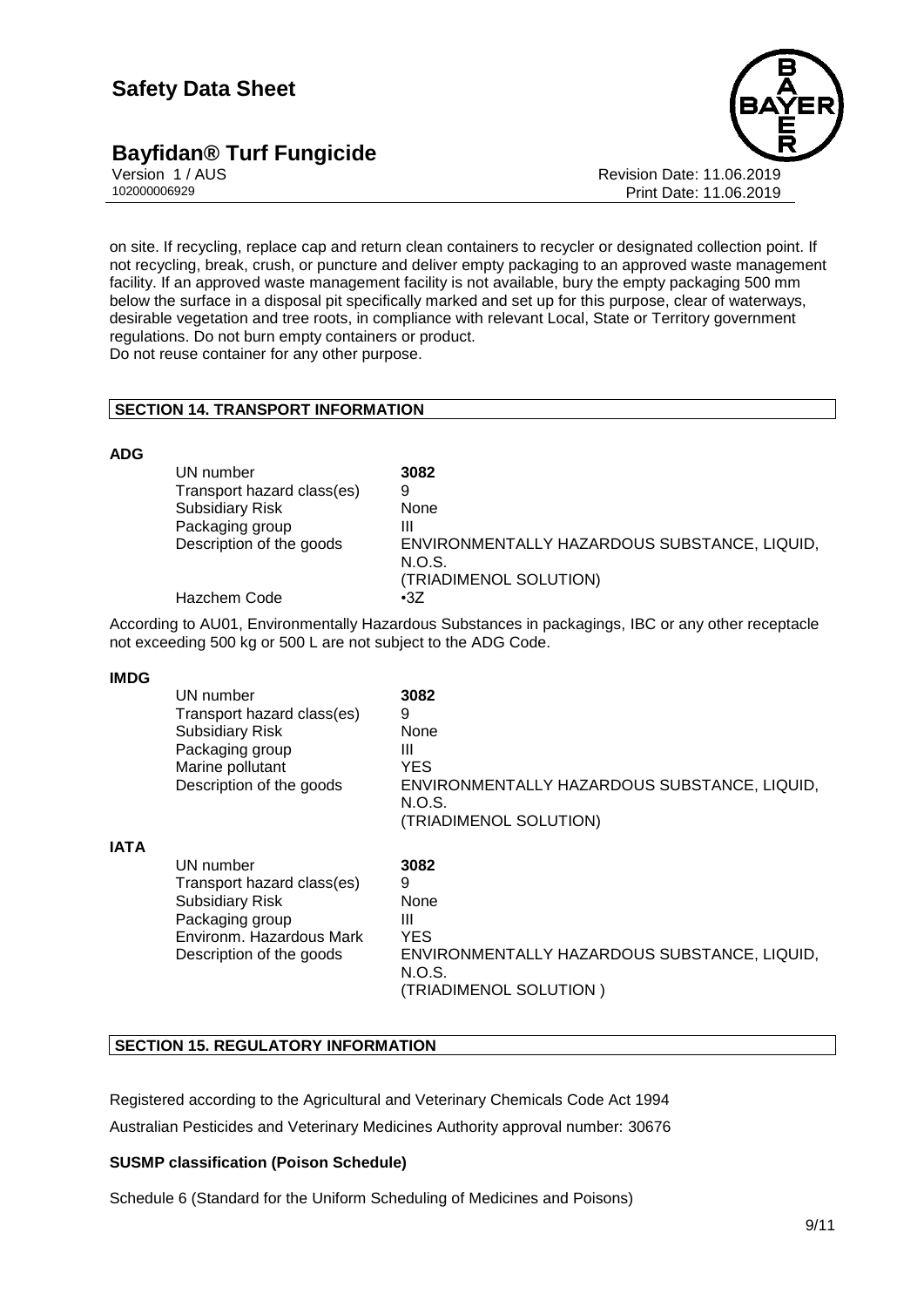### **Bayfidan® Turf Fungicide 10/11**



#### **SECTION 16. OTHER INFORMATION**

**Trademark information** Bayfidan<sup>®</sup> is a Registered Trademark of the Bayer Group.

#### **Abbreviations and acronyms**

| <b>ADN</b>             | European Agreement concerning the International Carriage of Dangerous Goods by<br><b>Inland Waterways</b> |
|------------------------|-----------------------------------------------------------------------------------------------------------|
| <b>ADR</b>             | European Agreement concerning the International Carriage of Dangerous Goods by                            |
| <b>ATE</b>             | Road                                                                                                      |
| AU OEL                 | Acute toxicity estimate<br>Australia. OELs. (Adopted National Exposure Standards for Atmospheric          |
|                        | Contaminants in the Occupational Environment)                                                             |
| CAS-Nr.                | <b>Chemical Abstracts Service number</b>                                                                  |
| <b>CEILING</b>         |                                                                                                           |
|                        | Ceiling Limit Value<br>Concentration                                                                      |
| Conc.<br>EC-No.        | European community number                                                                                 |
| ECx                    | Effective concentration to x %                                                                            |
|                        |                                                                                                           |
| <b>EINECS</b>          | European inventory of existing commercial substances                                                      |
| <b>ELINCS</b>          | European list of notified chemical substances                                                             |
| EN<br>EU               | European Standard                                                                                         |
|                        | European Union                                                                                            |
| IATA                   | International Air Transport Association                                                                   |
| <b>IBC</b>             | International Code for the Construction and Equipment of Ships Carrying Dangerous                         |
| ICx                    | Chemicals in Bulk (IBC Code)<br>Inhibition concentration to x %                                           |
| <b>IMDG</b>            |                                                                                                           |
| <b>LCx</b>             | <b>International Maritime Dangerous Goods</b><br>Lethal concentration to x %                              |
| <b>LD</b> <sub>x</sub> | Lethal dose to x %                                                                                        |
| LOEC/LOEL              | Lowest observed effect concentration/level                                                                |
| <b>MARPOL</b>          | MARPOL: International Convention for the prevention of marine pollution from ships                        |
| N.O.S.                 | Not otherwise specified                                                                                   |
| NOEC/NOEL              | No observed effect concentration/level                                                                    |
| OECD                   | Organization for Economic Co-operation and Development                                                    |
| <b>OES BCS</b>         | OES BCS: Internal Bayer AG, Crop Science Division "Occupational Exposure                                  |
|                        | Standard"                                                                                                 |
| <b>PEAK</b>            | PEAK: Exposure Standard - Peak means a maximum or peak airborne concentration                             |
|                        | of a particular substance determined over the shortest analytically practicable period of                 |
|                        | time which does not exceed 15 minutes.                                                                    |
| <b>RID</b>             | Regulations concerning the International Carriage of Dangerous Goods by Rail                              |
| <b>SK-SEN</b>          | Skin sensitiser                                                                                           |
| SKIN_DES               | SKIN_DES: Skin notation: Absorption through the skin may be a significant source of                       |
|                        | exposure.                                                                                                 |
| <b>STEL</b>            | STEL: Exposure standard - short term exposure limit (STEL): A 15 minute TWA                               |
|                        | exposure which should not be exceeded at any time during a working day even if the                        |
|                        | eight-hour TWA average is within the TWA exposure standard. Exposures at the STEL                         |
|                        | should not be longer than 15 minutes and should not be repeated more than four times                      |
|                        | per day. There should be at least 60 minutes between successive exposures at the                          |
|                        | STEL.                                                                                                     |
| <b>TWA</b>             | TWA: Exposure standard - time-weighted average (TWA): The average airborne                                |
|                        | concentration of a particular substance when calculated over a normal eight-hour                          |
|                        | working day, for a five-day working week.                                                                 |
| <b>TWA</b>             | Time weighted average                                                                                     |
|                        |                                                                                                           |